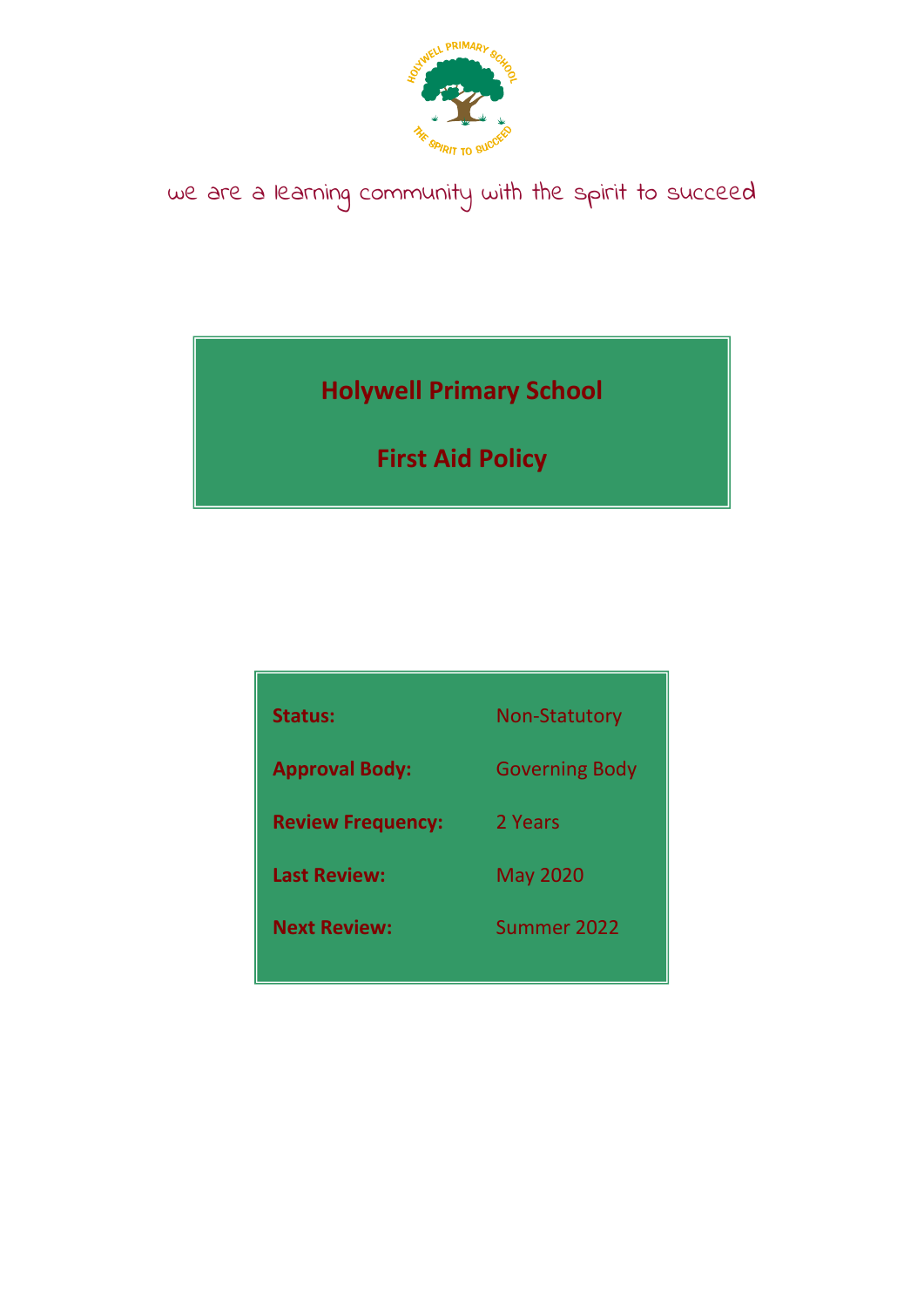

## **First Aid Policy**

## **1. Rationale**

Children and adults in our care need good quality first aid provision. Clear and agreed systems should ensure that all children are given the same care and understanding in our school. This care should extend to emergency first aid provision, the administration of medicines and dealing with Asthma and headlice.

## **2. Purpose**

This policy;

- 1. Gives clear structures and guidelines to all staff regarding all areas of first aid and medicines
- 2. Clearly defines the responsibilities and the staff
- 3. Enables staff to see where their responsibilities end
- 4. Ensures the safe use and storage of medicines in the school
- 5. Ensures the safe administration of medicines in the school
- 6. Ensures good first aid cover is available in the school and on visits

## **3. Guidelines**

- 3.1 This policy has safety as its priority, safety for the children and adults receiving first aid or medicines and safety for the adults who administer first aid or medicines. It is given to all new staff to the school as part of their induction pack. The policy is regularly reviewed and updated.
- 3.2 The administration and organisation of first aid and medicines provision is taken very seriously at Holywell Primary School. There are annual procedures that check on the safety and systems that are in place in this policy. The school also discusses its first aid and medicines procedures with the school nurse each year. Adjustments are made immediately if necessary.

## **4. First aid in school**

4.1 Training

All support staff are given emergency first aid training. Fully trained first aiders attend retraining courses as required. There should always be one fully trained first aider on the school premises at any one time.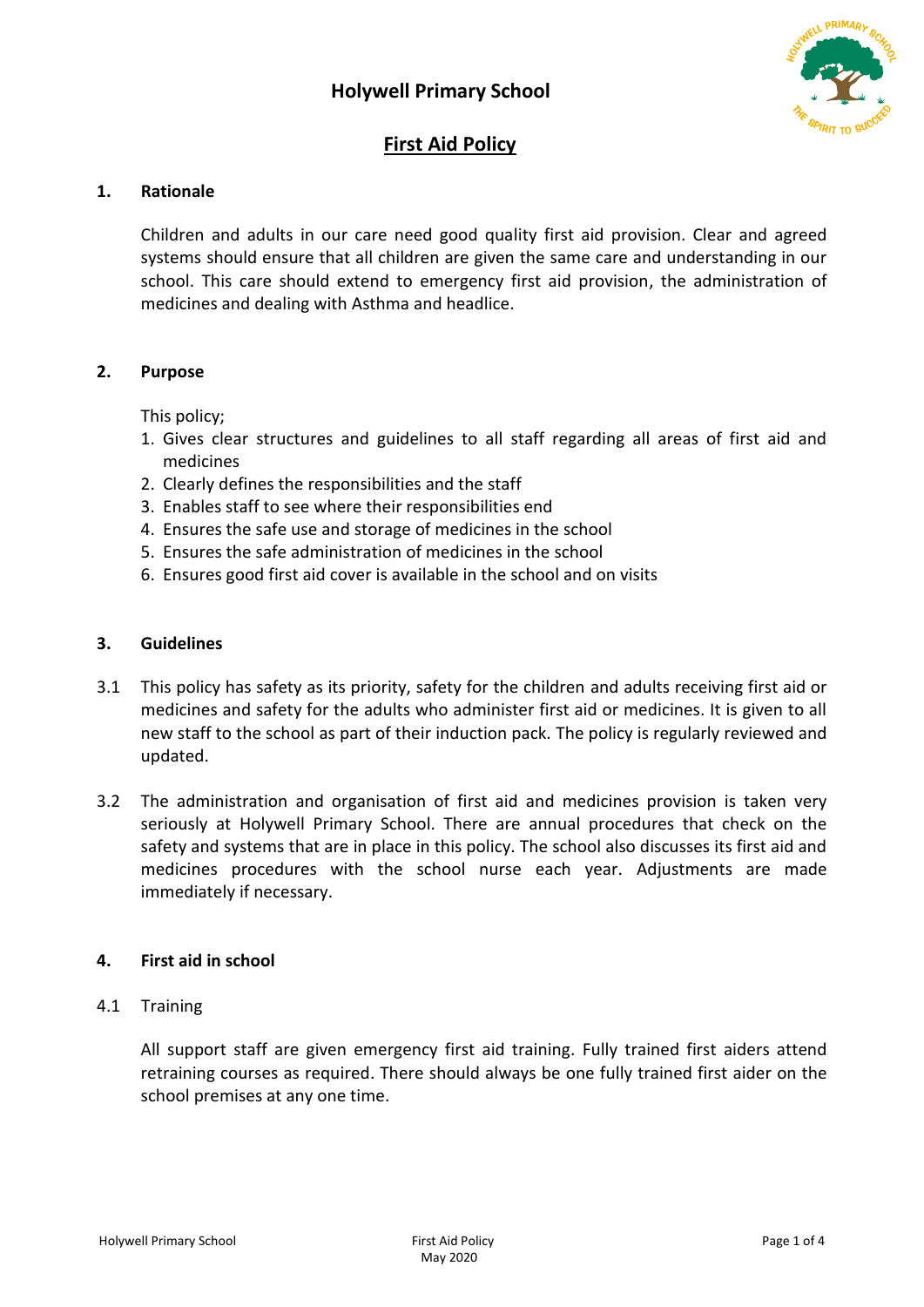## 4.2 First aid kits

Midday Assistants are issued with their own first aid kit and carry this with them at lunchtime.

First aid kits are stored in the staffroom and the Nursery, Key Stage 1 and Key Stage 2 areas. All classes have an emergency first aid kit that the teacher keeps in a convenient place. These are checked and restocked at the beginning of each term by a nominated member of staff.

#### 4.3 Cuts

The nearest adult deals with small cuts. All open cuts should be covered after they have been cleaned. Children should always be asked if they can wear plasters BEFORE one is applied. Children who are allergic to plasters will be given an alternative dressing.

Any first aider can treat more severe cuts, but a fully trained first aider must attend the patient to give advice. Cuts, except very minor ones, should be recorded in the accident file and parents informed.

ANYONE TREATING AN OPEN CUT SHOULD USE RUBBER GLOVES. All blood waste is disposed of in one of the Yellow bins (located in the Disabled Toilet and the Female toilets by the school office).

#### 4.4 Bumped heads

Any bump to the head, no matter how minor is treated as serious. All bumped heads should be treated with an ice pack. A 'Bumped Head' letter must be given to any child who bumps their head. The child's teacher must be informed so that he/she can keep a close eye on the progress of the child. ALL bumped head incidents should be recorded in the accident file. Parents and guardians must be informed BY TELEPHONE if the injury is serious or a txt message will be sent if it is less serious.

#### 4.5 Accident file

All accident files are located in the school office. Old files are archived in the school office. More serious injuries, requiring the attention of a first aider are recorded in the same file which is also kept in the school office.

In the event of a record being entered, it will be filed in date order. Every child has their own sheet. Records of different children must not be entered on the same sheet.

For major accidents an online accident form needs to be completed on SOLERO within 24 hours of the accident. The Headteacher needs to be informed of all accidents.

#### 4.6 Calling the emergency services

In the case of a major accident, it is the decision of the fully trained first aider if the emergency services are to be called. Staff are expected to support and assist the trained first aider in their decision.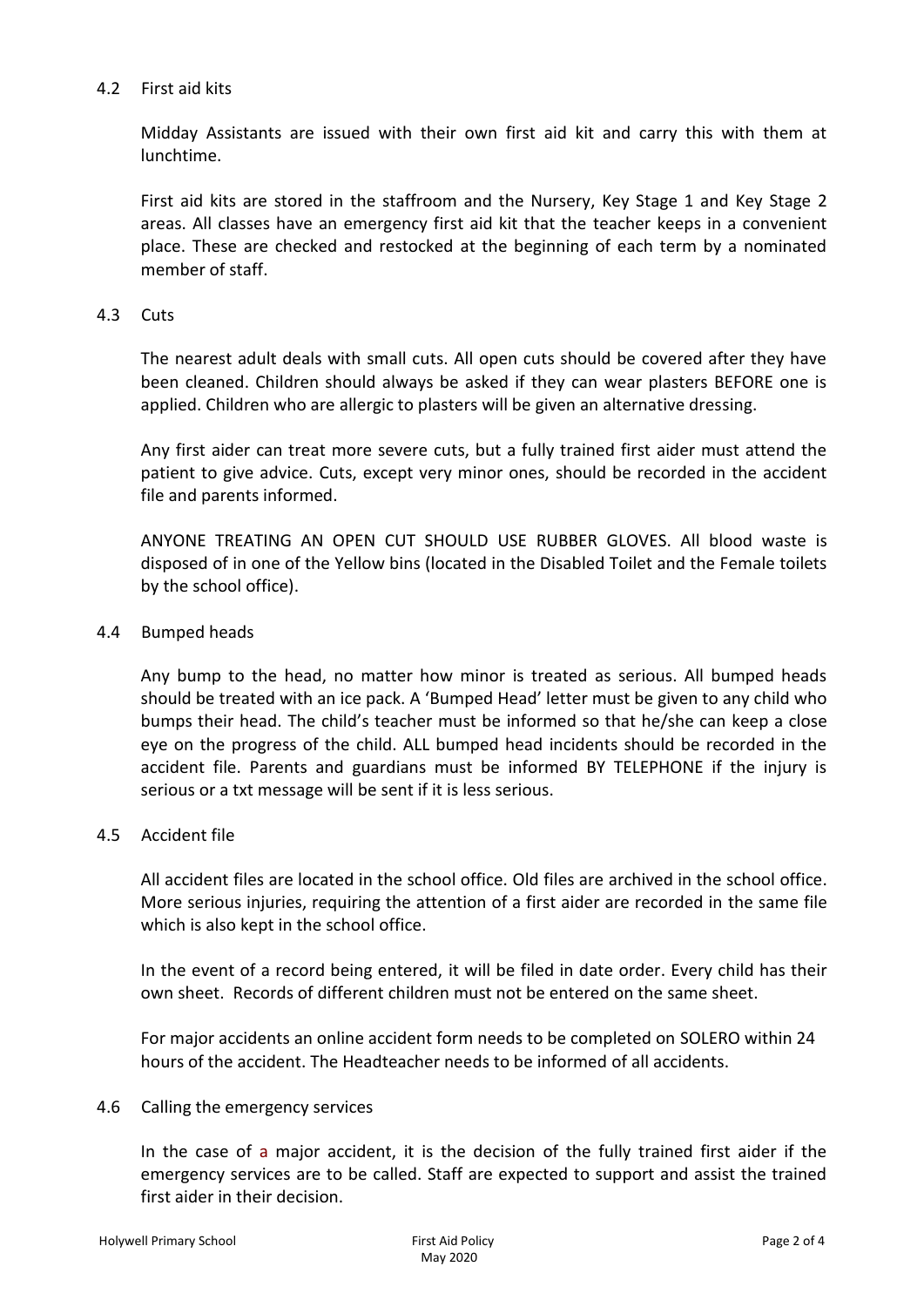If a member of staff is asked to call the emergency services, they must:

- 1. State what has happened
- 2. Provide the child's name
- 3. Provide the age of the child and their date of birth
- 4. State whether the casualty is breathing and/or unconscious
- 5. Give the location of the school

In the event of the emergency services being called, a member of the Admin staff OR another member of staff, should wait by the school gate on Tolpits Lane and guide the emergency vehicle into the school.

If the casualty is a child, their parents should be contacted immediately and given all the information required. If the casualty is an adult, their next of kin should be called immediately. All contact numbers for children and staff are clearly located in the school office.

#### **5. Medicines in School**

## 5.1 What can be administered?

The school is able to administer prescribed medication. Parents need to complete a 'Parental agreement for school to administer medicine' form setting out the details of the medication to be administered (see Supporting Pupils with Medical Conditions Policy).

#### 5.2 Creams

In exceptional circumstances we may administer creams for skin conditions such as eczema if we have written authorisation from the child's parents/carers. HOWEVER, the cream has to be administered by the child.

5.3 Asthma and other medical problems

At the beginning of each academic year, any medical problems are shared with staff and a list of the children concerned and their conditions is kept in the class register. New photographs and signs are made of children with severe medical problems such as asthma.

These signs and notices are displayed,

- 1. In a secure area in the classroom
- 2. In the school office
- 3. In the school kitchen
- 4. In the staffroom
- 5.4 Epipens and anaphylaxis shock training

Some children require epipens to treat the symptoms of anaphylaxis shock. Epipens are all kept safely in the children's classes. Staff receive regular training on the use of epipens